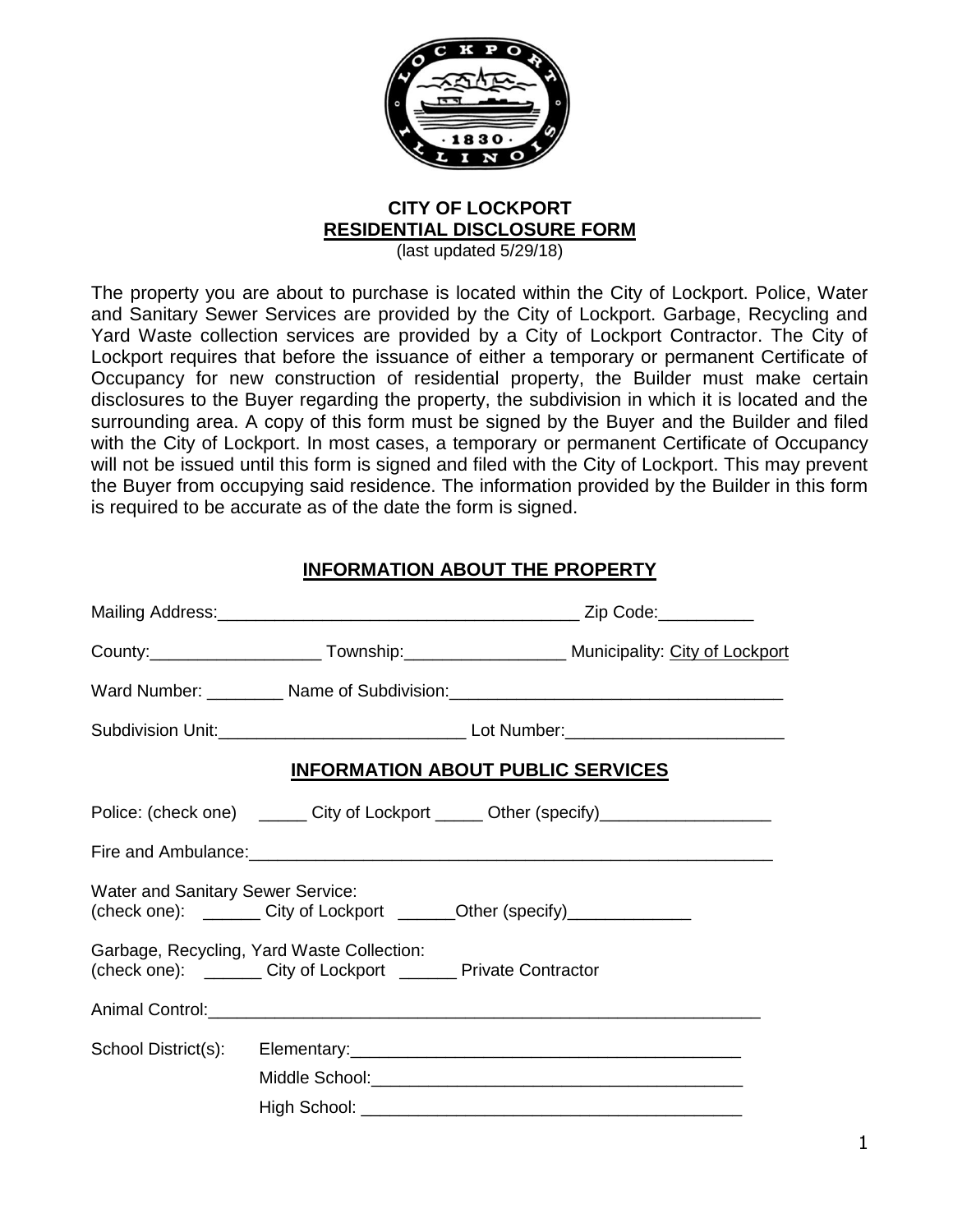| Public Library Services: |  |  |
|--------------------------|--|--|
| Park District:           |  |  |

Post Office branch:

## **INFORMATION ABOUT ZONING**

Zoning of Property being sold: \_\_\_\_\_\_\_\_\_\_\_\_\_\_\_\_\_\_\_\_\_\_\_\_\_\_\_\_\_\_\_\_\_\_\_\_\_\_\_\_\_\_\_\_\_\_\_\_\_

All Zoning Districts currently within subdivision (Other than single family residential):

### **INFORMATION ABOUT THE SUBDIVISION HOMEOWNERS ASSOCIATION**

Name or proposed name of Homeowners Association:

Current Monthly Assessment: \$\_\_\_\_\_\_\_\_\_\_\_\_\_ Other Assessment Charges: \_\_\_\_\_\_\_\_\_\_\_

\_\_\_\_\_\_\_\_\_\_\_\_\_\_\_\_\_\_\_\_\_\_\_\_\_\_\_\_\_\_\_\_\_\_\_\_\_\_\_\_\_\_\_\_\_\_\_\_\_\_\_\_\_\_\_\_\_\_\_\_\_\_\_\_\_\_\_\_\_\_\_\_\_\_\_

\_\_\_\_\_\_\_\_\_\_\_\_\_\_\_\_\_\_\_\_\_\_\_\_\_\_\_\_\_\_\_\_\_\_\_\_\_\_\_\_\_\_\_\_\_\_\_\_\_\_\_\_\_\_\_\_\_\_\_\_\_\_\_\_\_\_\_\_\_\_\_\_\_\_\_\_

\_\_\_\_\_\_\_\_\_\_\_\_\_\_\_\_\_\_\_\_\_\_\_\_\_\_\_\_\_\_\_\_\_\_\_\_\_\_\_\_\_\_\_\_\_\_\_\_\_\_\_\_\_\_\_\_\_\_\_\_\_\_\_\_\_\_\_\_\_\_\_\_\_\_\_\_

\_\_\_\_\_\_\_\_\_\_\_\_\_\_\_\_\_\_\_\_\_\_\_\_\_\_\_\_\_\_\_\_\_\_\_\_\_\_\_\_\_\_\_\_\_\_\_\_\_\_\_\_\_\_\_\_\_\_\_\_\_\_\_\_\_\_\_\_\_\_\_\_\_\_\_

\_\_\_\_\_\_\_\_\_\_\_\_\_\_\_\_\_\_\_\_\_\_\_\_\_\_\_\_\_\_\_\_\_\_\_\_\_\_\_\_\_\_\_\_\_\_\_\_\_\_\_\_\_\_\_\_\_\_\_\_\_\_\_\_\_\_\_\_\_\_\_\_\_\_

What are the fees for using the common areas of the Subdivision: \_\_\_\_\_\_\_\_\_\_\_\_\_\_\_\_

Approximate date common areas will be ready for use:\_\_\_\_\_\_\_\_\_\_\_\_\_\_\_\_\_\_\_\_\_\_\_\_\_\_\_\_\_\_\_\_

What is the association responsible to repair and maintain?:<br>

When does the Developer transfer control of the Association to the Homeowners?:

*Note: Monthly Assessments may increase after purchase*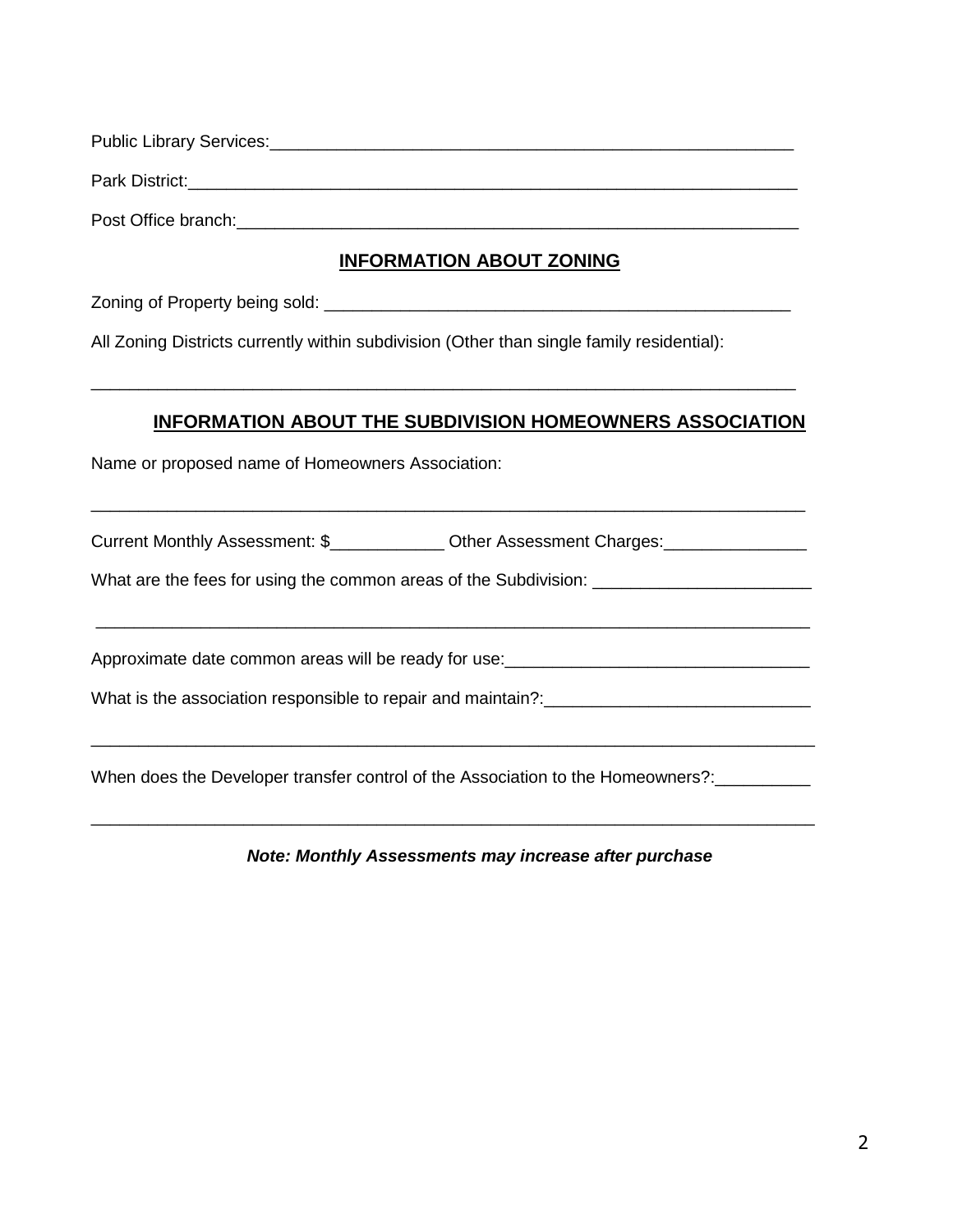### **INFORMATION ABOUT RESTRICTIVE COVENANTS**

|                                                                                  | Can the property be made subject to restrictive covenants after the property is sold? |
|----------------------------------------------------------------------------------|---------------------------------------------------------------------------------------|
|                                                                                  |                                                                                       |
| Are modular homes allowed in the subdivision?:__________________________________ |                                                                                       |
|                                                                                  | <b>INFORMATION ABOUT STORMWATER DRAINAGE</b>                                          |
| Who owns the Storm water Detention Ponds & Aerators?                             |                                                                                       |
| Who maintains Storm water Detention Ponds & Aerators?                            |                                                                                       |
|                                                                                  |                                                                                       |

The following lots in the subdivision have frontage on the Storm water Detention Ponds:

\_\_\_\_\_\_\_\_\_\_\_\_\_\_\_\_\_\_\_\_\_\_\_\_\_\_\_\_\_\_\_\_\_\_\_\_\_\_\_\_\_\_\_\_\_\_\_\_\_\_\_\_\_\_\_\_\_\_\_\_\_\_\_\_\_\_\_\_\_\_\_\_\_\_\_\_

Is any part of the property being sold in a drainage easement?\_\_\_\_\_\_\_\_\_\_\_\_\_\_\_\_\_\_\_\_\_\_\_\_\_\_\_

Where is the drainage easement located?

Is any part of the property being sold in the floodplain?\_\_\_\_\_\_\_\_\_\_\_\_\_\_\_\_\_\_\_\_\_\_\_\_\_\_\_\_\_\_\_\_\_

Is any part of the subdivision in the floodplain?

### **INFORMATION ABOUT STREET MAINTENANCE**

Are all streets in the subdivision to be maintained by the City of Lockport? \_\_\_\_\_\_\_\_\_\_\_\_\_\_\_\_\_\_\_\_\_\_

Name of all private streets in the subdivision: \_\_\_\_\_\_\_\_\_\_\_\_\_\_\_\_\_\_\_\_\_\_\_\_\_\_\_\_\_\_\_\_\_\_\_\_\_\_\_\_ \_\_\_\_\_\_\_\_\_\_\_\_\_\_\_\_\_\_\_\_\_\_\_\_\_\_\_\_\_\_\_\_\_\_\_\_\_\_\_\_\_\_\_\_\_\_\_\_\_\_\_\_\_\_\_\_\_\_\_\_\_\_\_\_\_\_\_\_\_\_\_\_\_\_\_\_

\_\_\_\_\_\_\_\_\_\_\_\_\_\_\_\_\_\_\_\_\_\_\_\_\_\_\_\_\_\_\_\_\_\_\_\_\_\_\_\_\_\_\_\_\_\_\_\_\_\_\_\_\_\_\_\_\_\_\_\_\_\_\_\_\_\_\_\_\_\_\_\_\_\_\_\_

Who maintains the private streets? \_\_\_\_\_\_\_\_\_\_\_\_\_\_\_\_\_\_\_\_\_\_\_\_\_\_\_\_\_\_\_\_\_\_\_\_\_\_\_\_\_\_\_\_\_\_\_\_

Who is responsible for snow removal on private streets? \_\_\_\_\_\_\_\_\_\_\_\_\_\_\_\_\_\_\_\_\_\_\_\_

Name of streets in subdivision currently designed to connect to adjacent subdivision: \_\_\_\_\_\_\_\_

\_\_\_\_\_\_\_\_\_\_\_\_\_\_\_\_\_\_\_\_\_\_\_\_\_\_\_\_\_\_\_\_\_\_\_\_\_\_\_\_\_\_\_\_\_\_\_\_\_\_\_\_\_\_\_\_\_\_\_\_\_\_\_\_\_\_\_\_\_\_\_\_\_\_\_\_